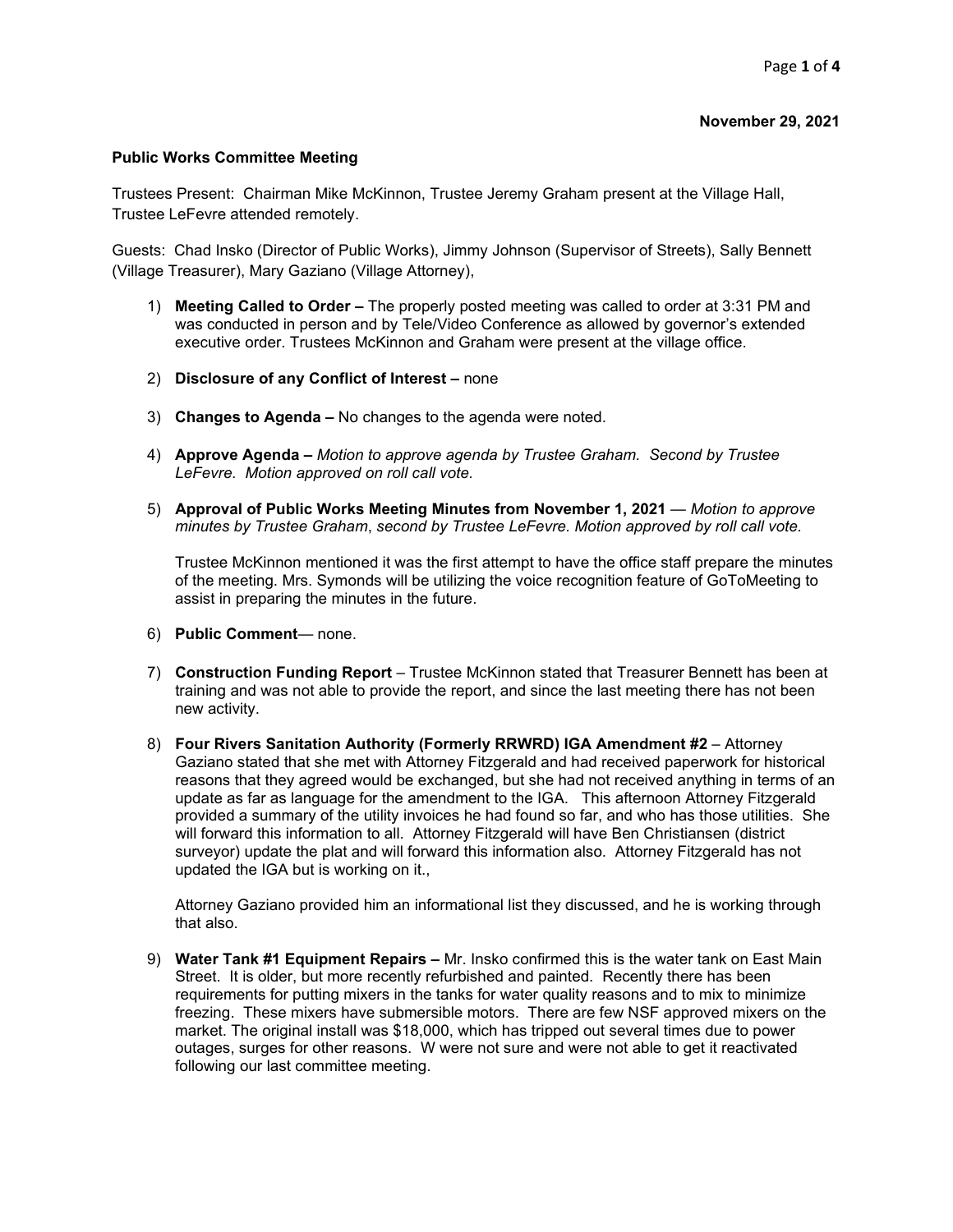Mr. Insko has received pricing from one vendor for a replacement motor just under \$10,000. Mr. Insko asked for committee approval of up to \$10,000 however, he will continue to look into other options.

*Trustee LeFevre made the motion to approve the expenditure of up to \$10,000 for the motor replacement. Second by Trustee Graham*. *Motion approved by roll call vote*.

Mr. Insko suggested account number 51-44-651 for this expense.

Trustee McKinnon stated that since this expense exceeds the \$7,500 limit the Board approval is needed.

Trustee McKinnon asked if the existing motor can be rebuilt after finding a replacement. Mr. Insko stated that is an option and being discussed but is not included in that price tag.

Trustee Graham stated there was not enough in the account suggested. Treasure Bennett noted than a line-item transfer can be make that possible.

Mr. Insko then stated to take the expense from the Depreciation account. Treasurer Bennett suggested using the originally suggested account, either Operating Supplies or possibly Small Equipment to properly classify the expense, then do a line-item transfer to cover.

- 10) **Street Roller Lease Agreement –** This is still an open contract with the lessee. Mr. Mitchell had signed the original agreement, but at the last board meeting an agreement with changes were proposed and he was not willing to sign. President Eubank was to look into this. Mr. Insko proposed preparing a resolution to ratify a lease agreement in the event that the agreement is worked out between now and then. Attorney Gaziano will prepare the resolution to ratify this agreement.
- 11) **Water Rate Study – Fehr Graham –** The new water rate ordinance was set aside at the last Board Meeting to allow the committee a chance to look it over. Trustee McKinnon noted that everything appears to be in line with the increases discussed, with exception of the sewer connection fee for services up to 1". This fee jumped from 2021 to 2022 then stays constant where everything else came down with the adjusted rate. Attorney Gaziano will look in this. Trustee McKinnon will also take another look at the document and get with Mr. Insko.
- 12) **Capital Equipment Spending – Truck Purchase –**Mr. Insko provided an update regarding the  $\frac{3}{4}$  ton truck, stating that he spoke to the dealer earlier today and is scheduled as a January 10<sup>th</sup> build. The supply chain is still a concern. Trustee McKinnon asked about the larger dump trucks. Mr. Insko stated he has local vendors looking. If one is found Mr. Insko stated, he may move on it.
- 13) **DCEO Grant** Mr. Insko reported that we are still delayed on the water main grant. We have provided the budget/ask and scope for the Downtown Main Street Grant, which includes trying to acquire the old depot building, architectural improvement to the depot building, pedestrian walkway to the depot building and to the bike path, amenity improvement to the bicycle trailhead including restrooms and facilities for changing and showering, lighting of the trailhead, charging stations for electric vehicles at the trailhead, parallel parking at the southern end of Benton Street block downtown in addition to ADA compliant sidewalks and ramps for pedestrian ways to the business district, and engineering costs. The grant ask is about \$ 400,000 with the village matching up to \$50,000 from Community Development. This was board approved for the grant filing not to exceed \$8,000. Mr. Insko stated that Region 1 Planning is doing the letters of support to the state representative, county chairman and other district representatives and other village entities such as school district, fire department, etc. We are following the recommendations by Region 1 Planning. Mr. McKinnon asked what the timeline is for the grant. Mr. Insko stated that the letters are to go out this week.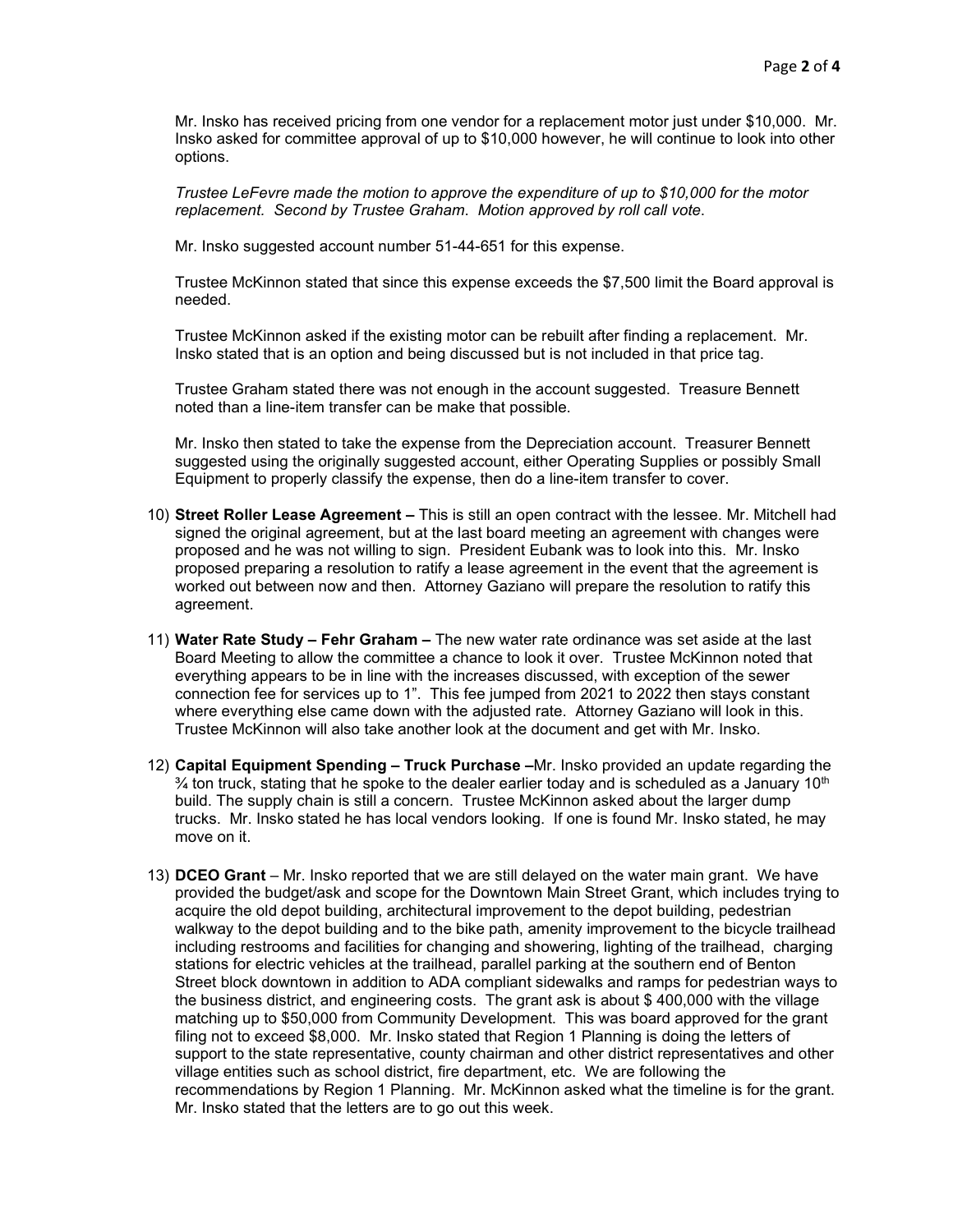Treasurer Bennett stated she will put this in the budget in Community Development

Attorney Gaziano returned to comment on the Water Rate Study for the sewer connection fees. Attorney Gaziano stated that for residents living in the village the connection fee is \$4000 and non-resident is \$6000. Mr. McKinnon stated he was referring to the 2017 ordinance for that item which was \$3200. Chad Insko confirmed it was the intent to establish all resident sewer connection fees at \$4,000 where buy in fees were paid.

- 14) **Repair/Replacement of downtown streetlights** Mr. Insko stated that they are 99% done for all project areas which includes corners, downtown, and at Willingham subdivision. There remains one light on backorder until March of 2022.
- 15) **Eagle Scout Bench Project at Falconer Rd & Bike Path –** Mr. Insko stated he has been in communication with Mr. Snyder. Mr. Snyder informed Mr. Insko that the bench is ordered and had hoped to have before the Holiday. Mr. Snyder will call when bench arrives. Mr. Insko stated the prep work has been completed for the bench installation.
- 16) **Highlands Development – Open Items** There was a straw poll taken of the village trustees to allow the snowmobile club access to the newly acquired properties which was approved. Mr. Insko will speak with President Eubank regarding the AD Hoc Committee for marketing the property.
- 17) **Four Rivers Sanitation District (Formerly RRWRD) Projects/Activity –** Mr. McKinnon made mention to the jetting of the lines next year.
- 18) **Hail Damage/Repair** –Mr. Insko will have requirements on this in the future. Treasurer Bennett stated that she will be providing quotes for the updates to the Village Hall.
- 19) **Water System Upgrade – water meters** Mr. Insko stated that the supply chain is still a problem. We have installed all the meters we have received. Mr. Insko speaks weekly with the supplier to get updates.
- 20) **Salt Purchase –**Mr. Insko suggested asking the for an additional \$5,000 salt purchase *Trustee Graham made the motion for the purchase \$5,000 Second by Trustee LeFevre. Motion approved by roll call vote.*
- 21) **Street Maintenance/crack filling –** No discussion
- 22) **WINGIS –** No discussion
- 23) **Retention Pond Issues -** N**o** discussion
- 24) **Budget issues –** No discussion
- 25) **Employee Input –** No discussion
- 26) **New Business –** Trustee Graham discussed the Bago Jingle & Mingle event in Mr. Insko will place the barricades, Police will monitor, and the organization will be responsible for cleanup. Mr. Insko stated that the straw poll of the trustees was in favor of the 6:15 PM barricade of the street. Trustee Graham confirmed that the dumpster to be used for cleanup would be located at the lighted diamond. Mr. Insko commented that he did state in an email that if needed the dumpster will be available at 600 W Soper Street.